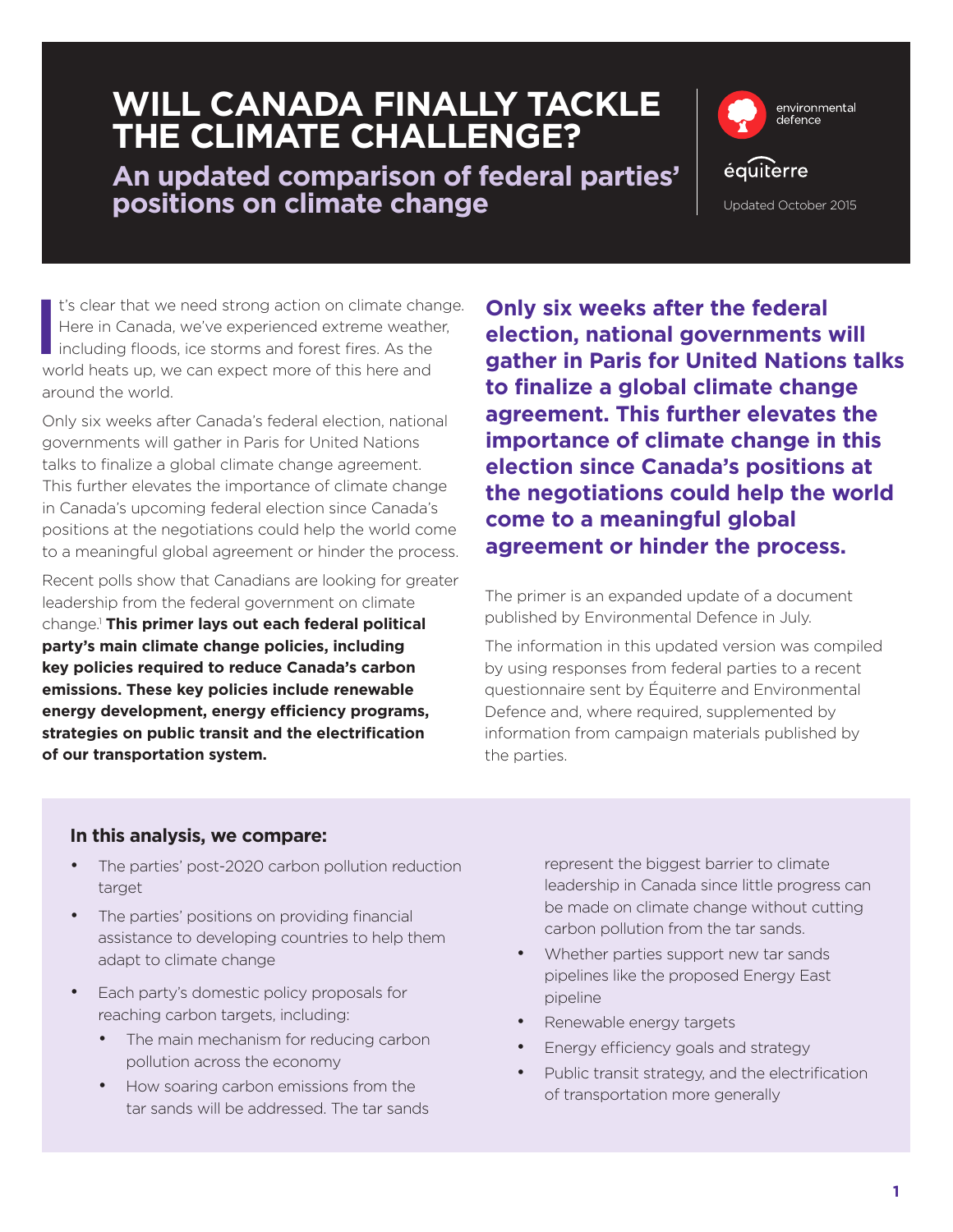To compare the parties' post-2020 carbon reduction target, it is assumed that the starting point is Canada's existing 2020 target, which government data shows is not on track to be met. However, a federal government that takes strong, immediate action could make a lot of progress towards the 2020 target in the next five years.

Each party's target is depicted in Figure 1 and the party's positions are discussed in greater detail below.



**Figure 1: GHG reduction commitments (per cent below 1990)**

The government's Paris pledge and other federal party positions are laid out in Table 1.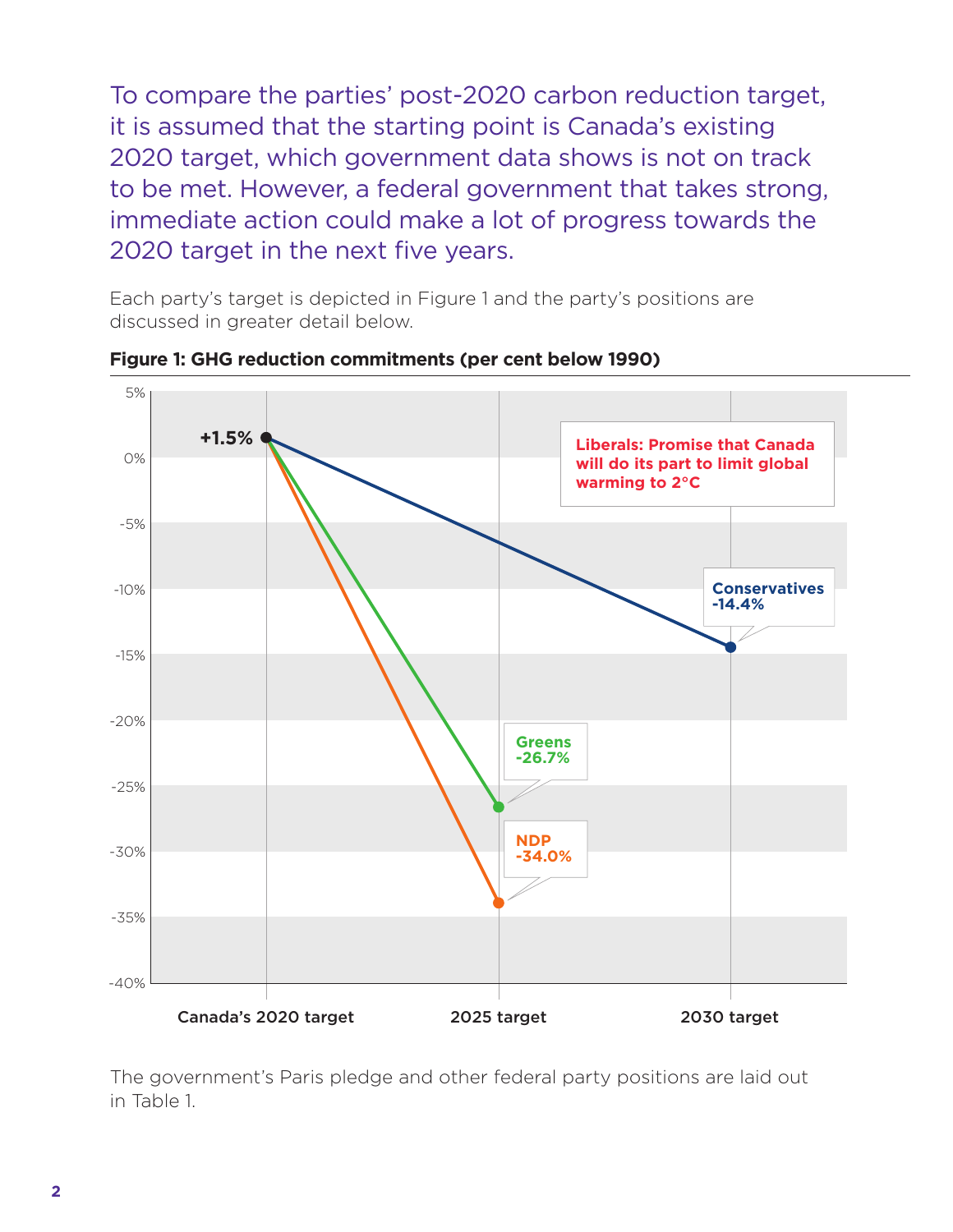|                                                                                                                            | <b>Conservative Party</b>       | <b>New</b><br><b>Democratic Party</b>                                                                                                                                                              | <b>Liberal Party</b>                                                                                                                                                                                                                                                                 | <b>Green Party</b>                                                                                                                                                                                                                                                                                                                                                                                                                                                                                                                                                                           |
|----------------------------------------------------------------------------------------------------------------------------|---------------------------------|----------------------------------------------------------------------------------------------------------------------------------------------------------------------------------------------------|--------------------------------------------------------------------------------------------------------------------------------------------------------------------------------------------------------------------------------------------------------------------------------------|----------------------------------------------------------------------------------------------------------------------------------------------------------------------------------------------------------------------------------------------------------------------------------------------------------------------------------------------------------------------------------------------------------------------------------------------------------------------------------------------------------------------------------------------------------------------------------------------|
| 2025 target*<br>(relative to<br>1990)                                                                                      | -6.5 per cent                   | -34 per cent                                                                                                                                                                                       | Proposes to do its part<br>to limit average global<br>warming to 2 degrees<br>Celsius                                                                                                                                                                                                | -26.7 per cent                                                                                                                                                                                                                                                                                                                                                                                                                                                                                                                                                                               |
| Main policy<br>mechanism                                                                                                   | Sector-by sector<br>regulations | Cap-and-trade                                                                                                                                                                                      | Set principles that<br>provinces must meet                                                                                                                                                                                                                                           | Fee-and-dividend                                                                                                                                                                                                                                                                                                                                                                                                                                                                                                                                                                             |
| Main<br>mechanism<br>includes<br>tar sands<br>sector?                                                                      | <b>No</b>                       | Yes                                                                                                                                                                                                | Depends on Alberta<br>policies                                                                                                                                                                                                                                                       | Yes                                                                                                                                                                                                                                                                                                                                                                                                                                                                                                                                                                                          |
| Commitment<br>to<br>adaptation<br>financing?                                                                               | <b>No</b>                       | Yes, but no amount<br>cited                                                                                                                                                                        | No, but critical of<br>government for not<br>committing                                                                                                                                                                                                                              | Yes: \$500 million/year                                                                                                                                                                                                                                                                                                                                                                                                                                                                                                                                                                      |
| Includes<br>life-cycle<br>GHGs in en-<br>vironmental<br>assessment<br>process for<br>tar sands/<br>pipeline pro-<br>jects? | <b>No</b>                       | States that<br>environmental reviews<br>must be meaningful,<br>take into account a<br>project's impact on<br>the climate, and be<br>coherent with Canada's<br>international climate<br>obligations | Proposes to revamp<br>the regulatory approval<br>process for energy<br>projects to make them<br>"comprehensive, timely,<br>and fair" and include<br>in environmental<br>assessments "an<br>analysis of upstream<br>impacts and the<br>greenhouse gas<br>emissions" from a<br>project | • Yes, pledges to<br>incorporate life-cycle<br>GHGs into assessments<br>of all proposed fossil<br>fuel infrastructure<br>projects and to ensure<br>projects conform with<br>Canada's goals to<br>transition to a low-<br>carbon economy.<br>• Proposes to<br>strengthen the<br>assessment process<br>to reverse recent<br>weakening<br>• States that most of<br>the bitumen in the<br>Alberta tar sands must<br>remain in the ground,<br>while increasing<br>refining in Canada<br>rather than exporting<br>raw bitumen<br>• Proposes to cancel<br>\$1.3 billion in fossil fuel<br>subsidies |

#### **Table 1: Positions of federal parties on Paris climate action pledge**

\*The Conservatives have set a 2030 target. The 2025 target is the midway point between Canada's 2020 target set in Copenhagen and the Conservative Party's 2030 target.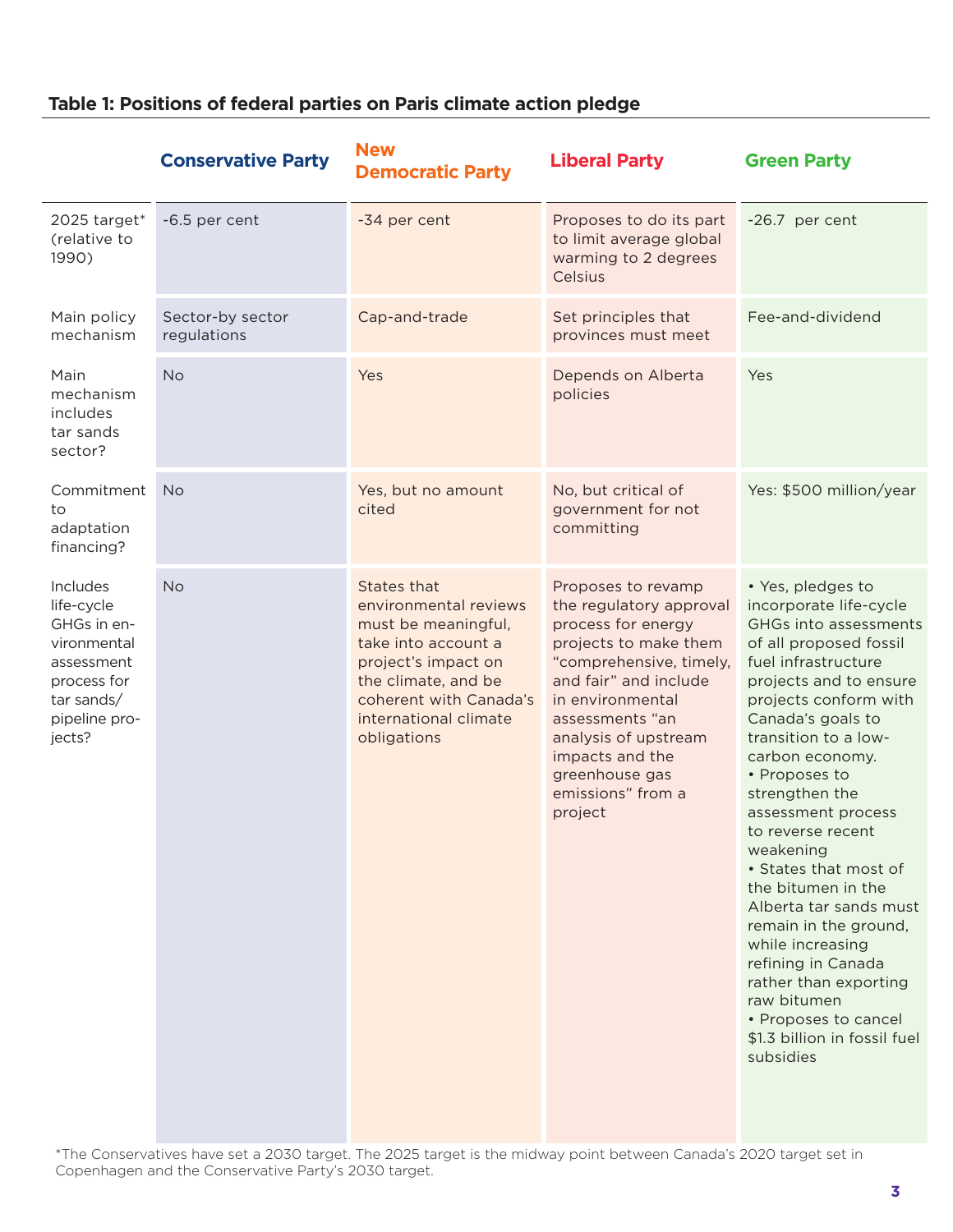|                                                                 | <b>Conservative Party</b>                                                                                                                                                 | <b>New</b><br><b>Democratic Party</b>                                                                                                                                                                                                                                                                                                                                                                                                                                                        | <b>Liberal Party</b>                                                                                                                                                                                                                                                                                                                                                                                                                                                                                                                                                                                                                                                                                                                           | <b>Green Party</b>                                                                                                                                                                                                                                   |
|-----------------------------------------------------------------|---------------------------------------------------------------------------------------------------------------------------------------------------------------------------|----------------------------------------------------------------------------------------------------------------------------------------------------------------------------------------------------------------------------------------------------------------------------------------------------------------------------------------------------------------------------------------------------------------------------------------------------------------------------------------------|------------------------------------------------------------------------------------------------------------------------------------------------------------------------------------------------------------------------------------------------------------------------------------------------------------------------------------------------------------------------------------------------------------------------------------------------------------------------------------------------------------------------------------------------------------------------------------------------------------------------------------------------------------------------------------------------------------------------------------------------|------------------------------------------------------------------------------------------------------------------------------------------------------------------------------------------------------------------------------------------------------|
| Supports<br>construction<br>of Energy<br>East<br>pipeline?      | Yes                                                                                                                                                                       | Not clear. Supports a west-to-east pipeline, but "it is<br>not responsible to go ahead with any project unless<br>there is a strong environmental review regime in<br>place."                                                                                                                                                                                                                                                                                                                | Not clear. Supports getting oil to markets, but states that<br>all pipeline projects need social licence, which Energy East<br>does not have; Also not clear whether Energy East would<br>face the revamped regulatory approval proposed by the<br>Liberals                                                                                                                                                                                                                                                                                                                                                                                                                                                                                    | No, opposed to<br>including the k<br>proposed Ener                                                                                                                                                                                                   |
| Target and<br>strategy for<br>renewable<br>energy<br>deployment | Unknown                                                                                                                                                                   | No target, but proposes to work with provinces to:<br>• Develop a target<br>• Create Green Bonds, allowing Canadians to invest<br>up to \$4.5 billion over four years in clean energy,<br>climate resilient infrastructure, commercial and<br>industrial energy retrofits, and other sustainable<br>development projects<br>• Invest \$1.5 billion of federal money over four years<br>in green programs, including in local, clean energy<br>development in northern and remote communities | No target, but proposes a number of measures:<br>• Develop North American clean energy/environment<br>agreement<br>• Invest \$100 million more per year in organizations that<br>help to develop emerging clean technologies<br>· Supports research, commercialization, and worker training<br>in clean tech<br>• Develop a Canadian energy strategy to increase<br>renewables on the grid, including through federal spending<br>on infrastructure<br>• Shift subsidies from fossil fuels to "new and clean<br>technology"<br>• Create Canada Green Investment Bonds to invest in large-<br>and community-scale renewable energy projects<br>• Increase federal government's use of clean technology in<br>energy, buildings, and procurement | No target, but<br>national energ<br>• Undertake 10<br>in the power g<br>in R&D funding<br>· Invest \$180 n<br>program<br>• Other fundin<br>tidal power<br>• Allocate \$1 b<br>technologies t<br>Commercializa<br>• Invest in infra<br>and a more rol |
| Energy<br>efficiency<br>goals and<br>strategy                   | Unknown                                                                                                                                                                   | • States that energy efficiency is a priority for<br>energy costs and GHGs, so proposes to work with<br>provinces to set goals<br>• Proposes that part of the \$1.5 billion program<br>(see above) would fund a home energy retrofit<br>program that retrofits 50,000 homes and 50<br>apartment buildings over first four years and invest<br>in innovative sustainable development projects<br>through the Green Municipal Fund                                                             | Proposes to:<br>• Improve energy efficiency standards of consumer/<br>commercial products<br>• Create financing instruments to boost investment in<br>distributed energy and building retrofits<br>• Include energy conservation in a national energy<br>strategy                                                                                                                                                                                                                                                                                                                                                                                                                                                                              | Proposes to:<br>· Establish a C<br>that will invest<br>• Reintroduce<br>tax credit and<br>efficiency of p<br>universities an<br>· Set a goal to<br>and reduce en<br>2040                                                                             |
| Position on<br>public transit<br>development                    | In last budget, created Public Transit Fund to<br>finance public transit in 2017-2018 (\$750 million),<br>2018-2019 (\$750 million), and thereafter (\$1<br>billion/year) | Proposes to:<br>• Create a Better Transit Plan that invests over \$1.3<br>billion annually over 20 years<br>• By end of first mandate, increase Gas Tax Fund<br>transfers by additional \$1.5 billion per year, which<br>cities can choose to use for transit<br>• Restore funding to passenger rail services and<br>invest in passenger rail infrastructure                                                                                                                                 | Proposes to provide "almost \$20 billion more" over 10<br>years in "flexible" transit funding for cities                                                                                                                                                                                                                                                                                                                                                                                                                                                                                                                                                                                                                                       | Proposes to d<br>and a national<br>• Coordinate<br>and operate p<br>• Increased fu<br>2017, building<br>· Re-invest in<br>cars in Canada<br>speed rail, cre<br>infrastructure                                                                        |

| t<br>ıst<br>d            | No, opposed to "all new raw bitumen export schemes,"<br>including the Kinder Morgan pipeline expansion and the<br>proposed Energy East pipeline                                                                                                                                                                                                                                                                                                                                                                                                                                                                                                                                |
|--------------------------|--------------------------------------------------------------------------------------------------------------------------------------------------------------------------------------------------------------------------------------------------------------------------------------------------------------------------------------------------------------------------------------------------------------------------------------------------------------------------------------------------------------------------------------------------------------------------------------------------------------------------------------------------------------------------------|
| ning<br>ing<br>ge-<br>in | No target, but proposes a number of measures as part of<br>national energy strategy:<br>• Undertake 10-year program to invest in improvements<br>in the power grid to increase renewable power inputs and<br>in R&D funding for electricity storage technologies<br>• Invest \$180 million per year in national solar roof<br>program<br>• Other funding support for wind, solar, geothermal and<br>tidal power<br>• Allocate \$1 billion/year to get emerging clean energy<br>technologies to market through Green Technology<br><b>Commercialization Grants</b><br>• Invest in infrastructure that promotes renewable energy<br>and a more robust east-west electricity grid |
|                          | Proposes to:<br>• Establish a Canadian Sustainable Generations Fund<br>that will invest in, among other things, energy efficiency<br>• Reintroduce and expand home renovation<br>tax credit and fund program to increase energy<br>efficiency of public buildings such as schools,<br>universities and hospitals<br>• Set a goal to retrofit all Canadian homes by 2030<br>and reduce emissions from buildings by 80 per cent by<br>2040                                                                                                                                                                                                                                       |
|                          | Proposes to develop a national transportation strategy<br>and a national transit strategy that would:<br>Coordinate funding with other governments to build<br>and operate public transit<br>• Increased funding for Via Rail (\$600 million in 2016-<br>2017, building to \$764 million by 2020)<br>· Re-invest in national rail systems: building more train<br>cars in Canada, increasing train speeds, phasing in high-<br>speed rail, creating green transportation and energy<br>infrastructure corridors                                                                                                                                                                |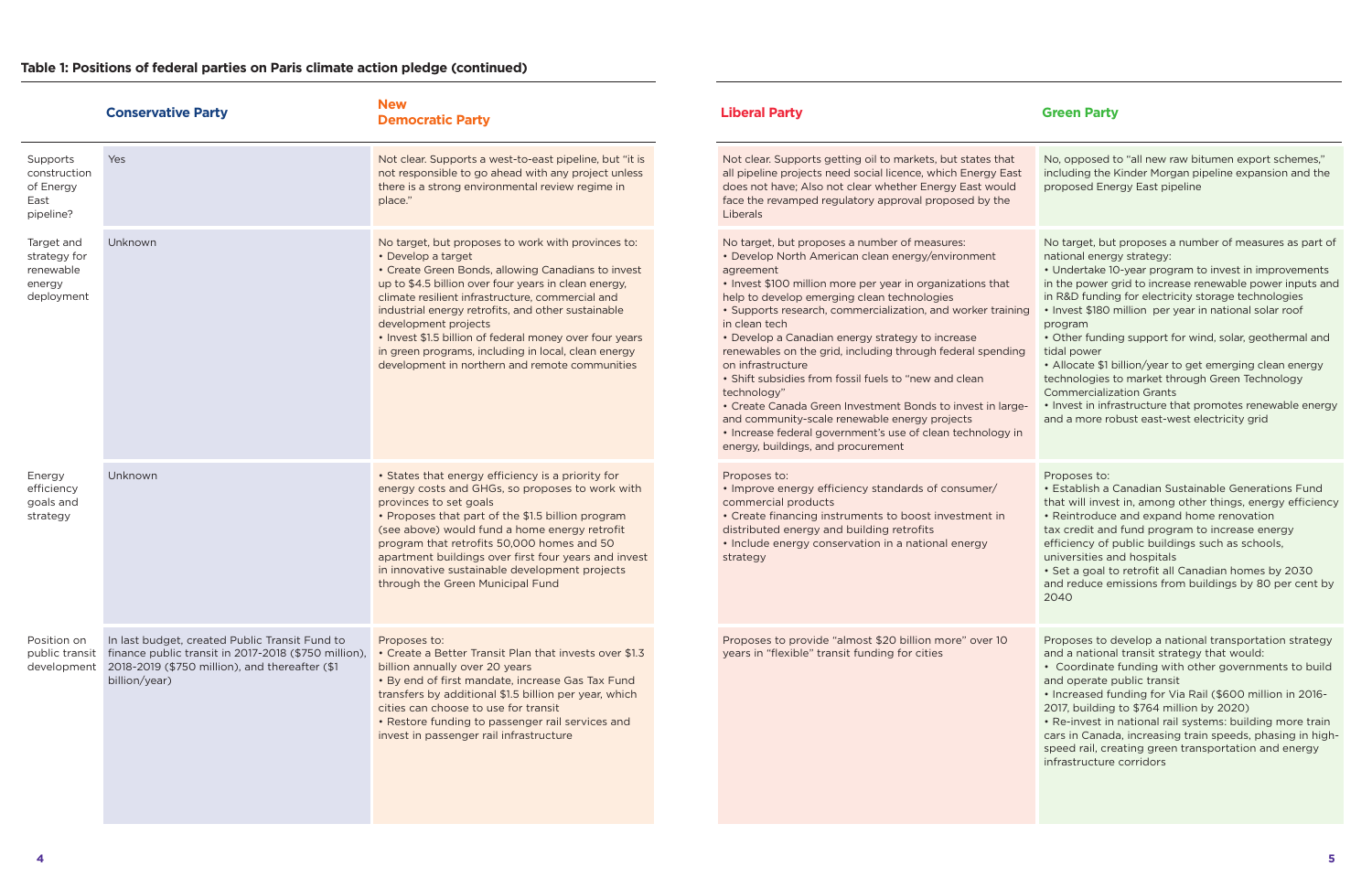|                                                         | <b>Conservative Party</b> | <b>New</b><br><b>Democratic Party</b>                                                                                                                                                                                                                                                                                                                                                                                    | <b>Liberal Party</b>                                                                                                                                                                                                                                                                                                                         | <b>Green Party</b>                                                                                                                                                                                                                                                                                                                                                                                                                    |
|---------------------------------------------------------|---------------------------|--------------------------------------------------------------------------------------------------------------------------------------------------------------------------------------------------------------------------------------------------------------------------------------------------------------------------------------------------------------------------------------------------------------------------|----------------------------------------------------------------------------------------------------------------------------------------------------------------------------------------------------------------------------------------------------------------------------------------------------------------------------------------------|---------------------------------------------------------------------------------------------------------------------------------------------------------------------------------------------------------------------------------------------------------------------------------------------------------------------------------------------------------------------------------------------------------------------------------------|
| Strategy for<br>electrification<br>of<br>transportation | Unknown                   | Proposes to:<br>• Support R&D in<br>electrification of<br>transport<br>• Facilitate adoption of<br>electric transportation<br>options<br>• Establish targets for<br>the electrification of<br>federal fleets<br>• Strengthen Canada's<br>green procurement<br>policy to reduce long-<br>term fuel costs and<br>maintenance<br>• Install 150 new<br>recharging stations for<br>electric vehicles across<br>Canada by 2017 | Proposes to:<br>• Extend subsidies (in<br>the form of accelerated<br>capital cost allowance)<br>to electricity-storage<br>technologies like<br>batteries and electrical<br>car charging stations<br>• Add electric vehicle<br>charging facilities at<br>federal parking lots<br>• "Rapidly" add electric<br>vehicles to the federal<br>fleet | Proposes a sustainable<br>vehicle strategy with<br>provinces and auto<br>industry to<br>encourage electric<br>cars and other green<br>vehicles:<br>• Give tax incentives<br>for electricity storage<br>to benefit renewable<br>energy development<br>• Create incentives for<br>Canadian manufacturers<br>of electric and plug-in<br>hybrid electric vehicles<br>• Give a \$1,000 rebate<br>on the purchase of an<br>electric vehicle |



#### **CONSERVATIVE PARTY**

Represented by the Conservative Party, the Government of Canada in June put

forward its Paris pledge, a 30 per cent reduction below 2005 levels by 2030, or 14 per cent below 1990 levels by 2030 (see Figure 1).2

To reach this target, the government announced new initiatives in its pledge for Paris as part of its sector-by-sector approach.

Additional sectors to be regulated include:

- Natural gas-fired electricity
- The chemical industry, including nitrogen fertilizer manufacturers
- Methane emissions in the oil and gas sector
- Sources of hydrofluorocarbons  $(HFCs)<sup>3</sup>$

A North American initiative on reducing emissions of HFCs has been in the works for several years already.<sup>4</sup>

**The government's pledge did not contain any commitment to adaptation financing, though in November 2014 the Canadian government did commit \$300 million to kickstart the Green Climate Fund.**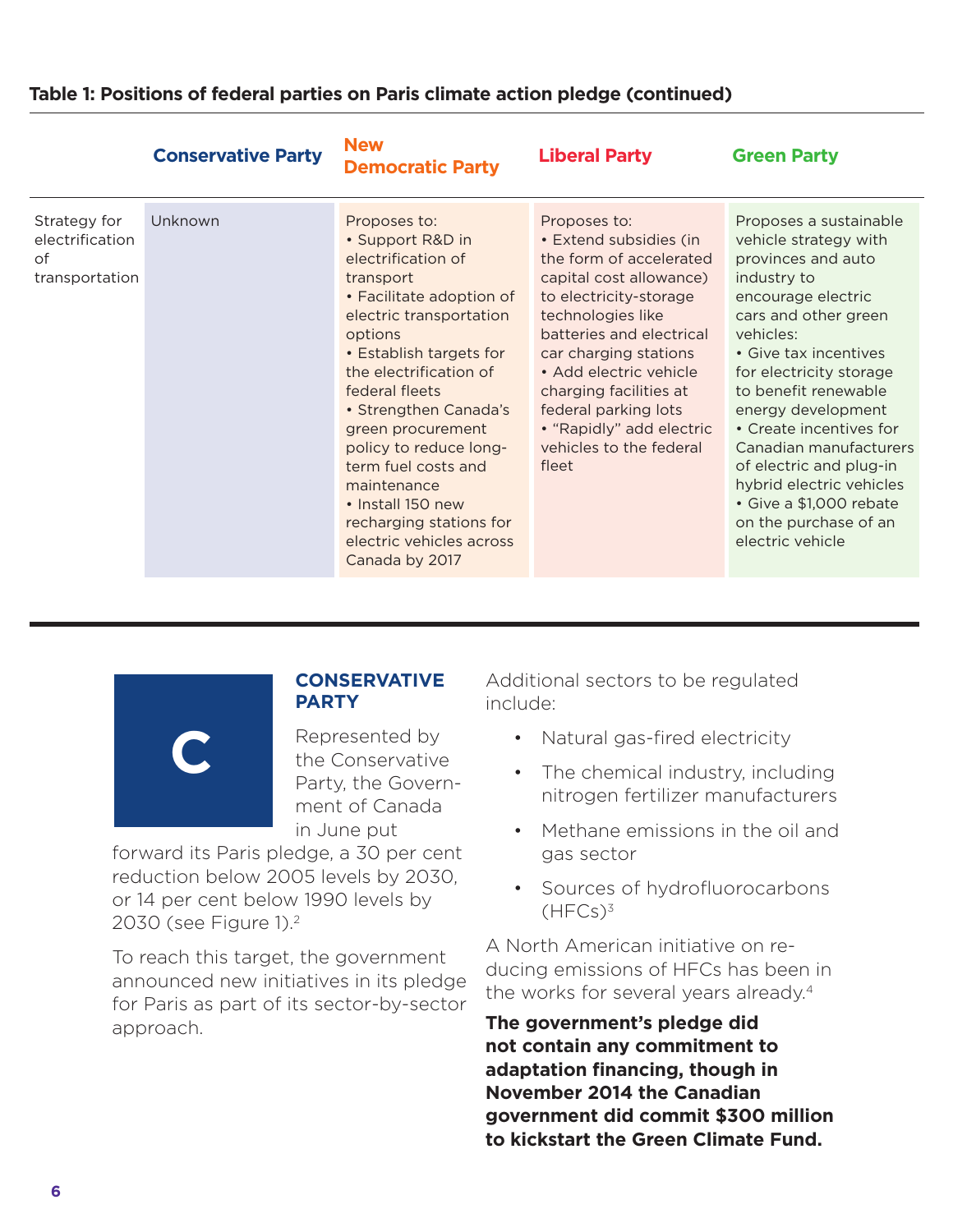This issue is the lynchpin in the global climate negotiations. Developing countries, especially least developed countries and vulnerable countries like small island states, have long held the view that rich, industrialized countries are largely responsible for the problem of climate change. Therefore, they should assist poor, developing countries who are already facing impacts, who are most vulnerable now and in the future, and who are largely not responsible for filling the atmosphere with carbon pollution. In Copenhagen, industrialized countries committed to mobilizing US\$100 billion per year in climate assistance by 2020. The Green Climate Fund was subsequently set up to receive and administer those funds.

#### *Analysis of Canadian government's Paris pledge*

**Canada's post-2020 target is the weakest in the G7.**5 The United States is aiming to achieve essentially the same reduction target in 2025, or five years earlier, putting our closest trading neighbour on track for deeper pollution reductions in the medium to long-term, with Canada trailing behind.<sup>6</sup>

Climate Action Tracker, an initiative of four research institutions (Climate Analytics, Ecofys, NewClimate Institute, and Potsdam Institute for Climate Impact Research), assessed Canada's pledge as inadequate, meaning **if Canada adopts this pledge the country will not be doing its fair share to avoid dangerous climate change impacts.**<sup>7</sup>

Climate Action Tracker also pointed out that Canada's pledge is even weaker than the target would indicate because Canada proposes to use dubious carbon accounting rules. For example, it will include processes that take carbon out of the atmosphere (in the form of wood products from forestry) but not take into account processes that add carbon to the atmosphere (e.g. forest fires, insect infestations). This would weaken Canada's target to an estimated 21 per cent below 2005 levels by 2030 (9 per cent below 1990).8

**The federal government has neglected to regulate emissions from Canada's fastest growing source of carbon pollution – the tar sands.**

**Further, the federal government has neglected to regulate emissions from Canada's fastest growing source of carbon pollution – the tar sands.** The list of sectors that will be regulated to attain the 2030 target does not include the oil industry, despite many years of government promises that carbon pollution from the oil and gas sector will be regulated.

A government document obtained by the CBC stated that the tar sands posed a unique challenge in that there are no options for reducing emissions from the sector. $9$  This would suggest that a government that wanted to address climate change would have to impose a moratorium on new development in the short term and,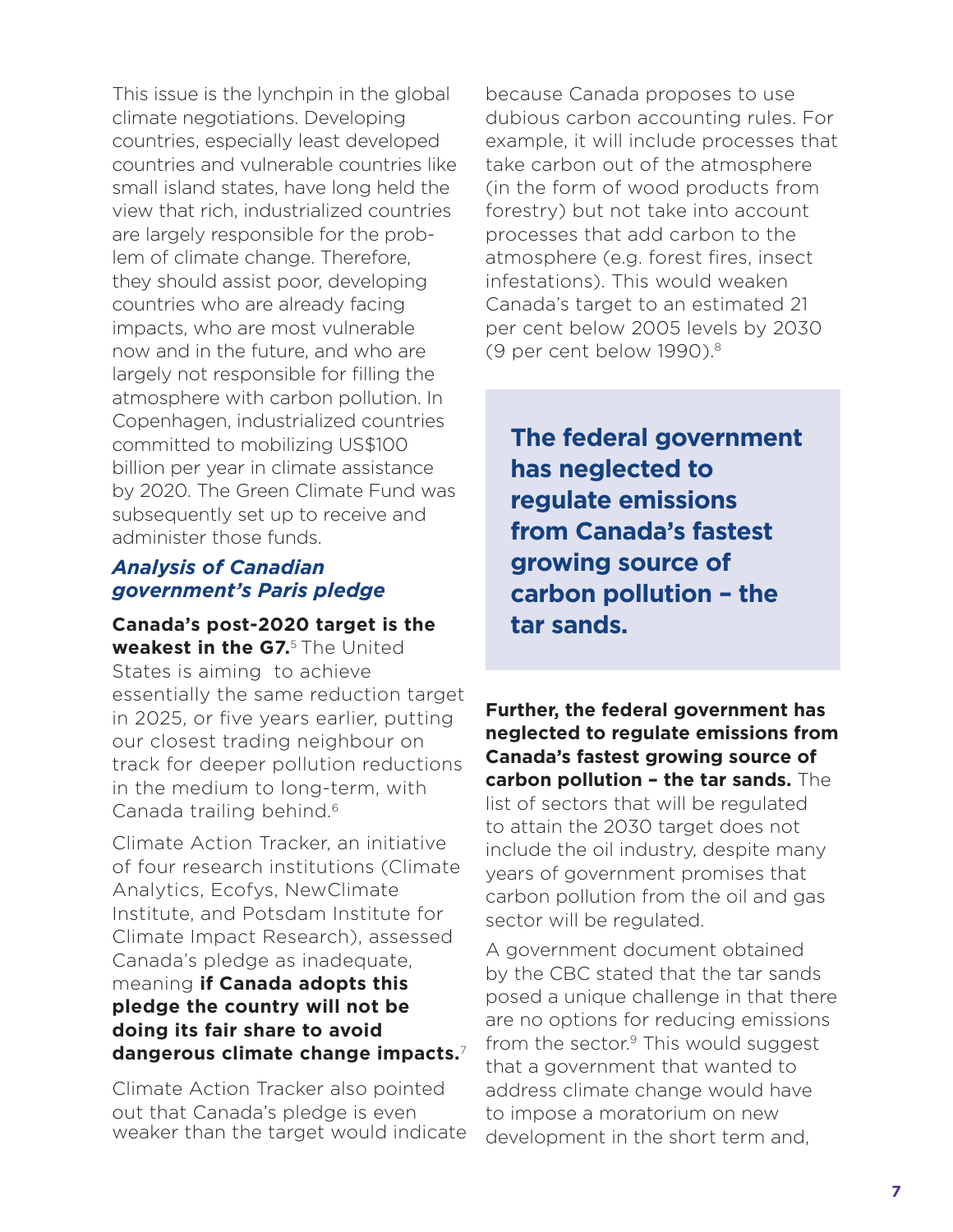in the longer term, put into place policies to transition away from this uniquely dirty source of energy. But the governing Conservatives have never suggested such an approach, and neither have the federal NDP or Liberals. Only the Greens have.

### **Canada's post-2020 target is the weakest in the G7.**

#### *Other key climate policies*

**NDP**

The Conservative Party's other policies related to climate change and clean energy are relatively unknown, since, as of this writing, the party platform has not been fully released and the party did not respond to our questionnaire.

There are commitments to investment in public transit but not right away. In the last budget, the federal government created a Public Transit Fund but funding to that program will commence in 2017-2018. For that fiscal year and the next, the government promised \$750 million in federal funding for public transit. Annual funding rises to \$1 billion/year thereafter.10 Conservative plans to electrify transportation are unknown.

#### **NEW DEMOCRATIC PARTY**

In 2014 the NDP put forward a private member's bill called the Climate Change

Accountability Act  $(CCAA)^{11}$ , and the party's positions on climate change continue to be guided by its details. The Act's target is to reduce Canada's greenhouse gas pollution to 34 per cent below 1990 levels by 2025 (see Figure 1). **This target is in line with keeping average global warming to below 2 degrees Celsius,** a level of warming that is often cited by the scientific community as the threshold at which climate change impacts become dangerous. The target would also put Canada on track for reducing its carbon pollution by 80 per cent by 2050, a target that would also be legislated if the NDP's Climate Change Accountability Act were passed.<sup>12</sup>

**According to the NDP, the cap-and-trade system would include all major emitting sectors in Canada, including the tar sands and, more generally, the oil and gas sector.**

Also part of a package that an NDP government would bring to the Paris climate summit, **the NDP has committed to providing adaptation financing.** Though the amount was not disclosed, the NDP platform states that the party believes in "[h]elping developing countries build energy security and green technologies, and to protect their natural resources and ecosystems." 13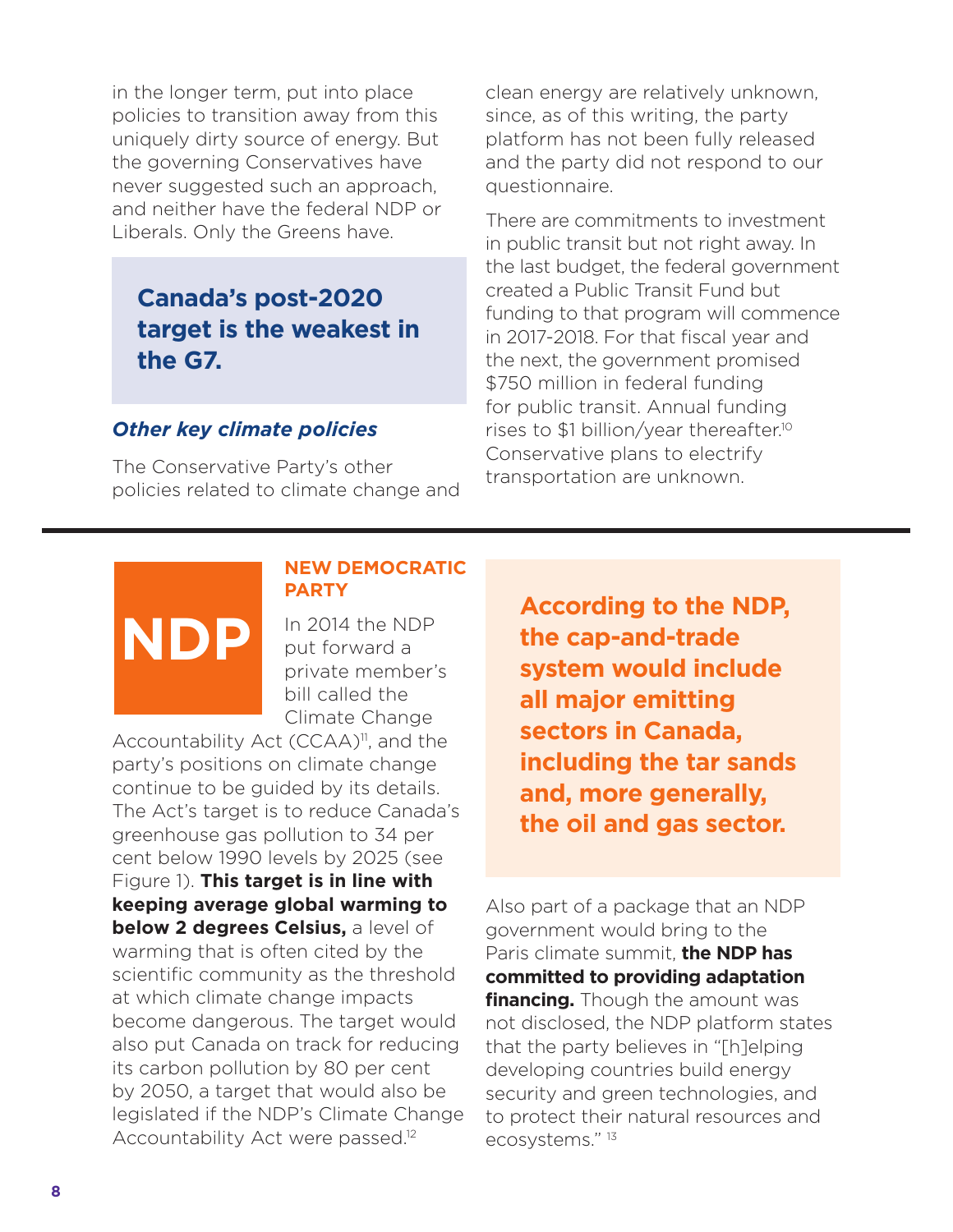The federal NDP, most recently in a speech by leader Thomas Mulcair, has also put forward the main mechanism it would use to reach these targets – a cap-and-trade system. According to the NDP, the cap-and-trade system would include all major emitting sectors in Canada, including the tar sands and, more generally, the oil and gas sector.<sup>14</sup> The NDP has said that provinces will be able to opt out of the federal system if they have carbon pricing that at least meets the federal one<sup>15</sup>

**The NDP has committed to creating a Better Transit Plan that will invest over \$1.3 billion annually over 20 years.**

#### *Other key climate policies*

The NDP's position on Energy East pipeline is not clear. The party supports a west-to-east pipeline but says that "it is not responsible to go ahead with any project unless there is a strong environmental review regime in place."<sup>16</sup> The NDP has also stated that it will modify the existing federal National Energy Board process in a manner that "will ensure that these reviews are meaningful and that they account for a project's impact on our climate and its coherence with our new international obligation to reduce Canada's greenhouse gas emissions." <sup>17</sup> The federal NDP states that it will work with lower levels of government on other issues related to clean energy. For example,

in collaboration with the provinces, the NDP "will establish a target for the development and deployment of renewable energy," and "establish goals for achieving energy efficiency in buildings, homes, and more." 18

The NDP will also create Green Bonds, allowing Canadians to invest up to \$4.5 billion over four years in "clean energy, climate resilient infrastructure, commercial and industrial energy retrofits, and other sustainable development projects." 19

The NDP also proposes to invest \$1.5 billion of federal money over four years in green programs, including:

- Introduce a home energy retrofit program and retrofit 50,000 homes and 50 apartment buildings over the first four years,
- Invest in local, clean energy development in northern and remote communities,
- Invest in innovative sustainable development projects through the Green Municipal Fund, and
- Restore funding to passenger rail services and invest in passenger rail infrastructure.20

On sustainable transportation, the NDP has committed to **"creating a Better Transit Plan that will invest over \$1.3 billion annually over 20 years."** 21 The party also pledged to increase the transfer to municipalities through the existing Gas Tax Fund by an additional \$1.5 billion per year by the end of its first mandate. Municipalities can choose to invest these transfers as they please, including for public transit. The NDP also promises to support research and development (R&D) in the electrification of transport, facilitate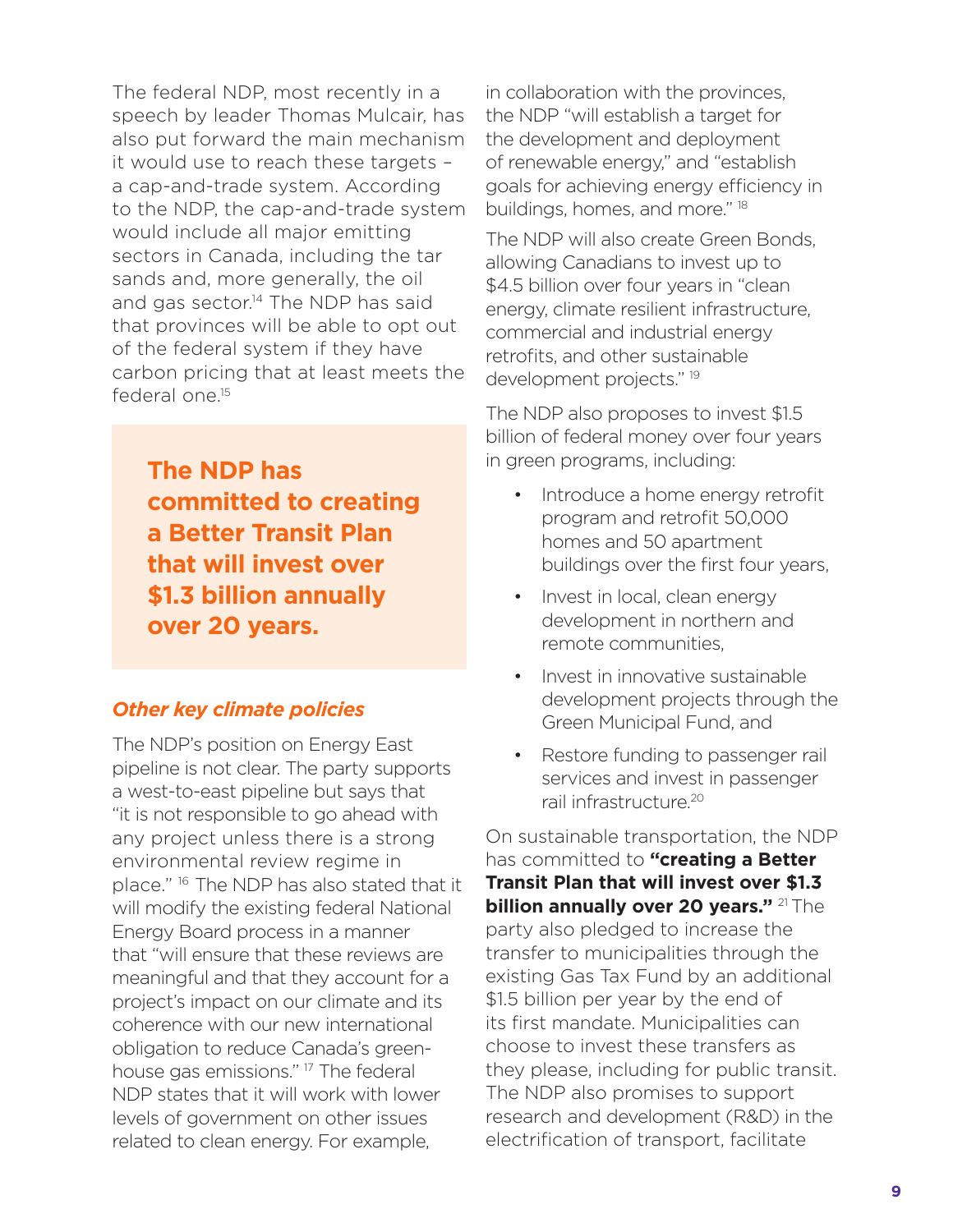the adoption of electric transportation options across Canada, establish federal targets for the electrification of federal fleets and strengthen Canada's green procurement policy to reduce long-term fuel costs and maintenance.22 **The party has set as** 

**a goal to install 150 new recharging stations for electric vehicles across**  the country by 2017.<sup>23</sup> Though the NDP should be praised for having a target for charging stations, Quebec alone already has roughly 700 stations.<sup>24</sup>



#### **LIBERAL PARTY**

The federal Liberals' positions on the U.N. climate summit in Paris are less definitive than those of the

Conservatives, NDP, or Greens, although the Liberal Party has put out a number of proposals on climate change and energy. **Environment critic John McKay supported the NDP's private member's bill on behalf of the Liberals, but the party has not unveiled its carbon reduction target.**<sup>25</sup>

Leader Justin Trudeau has said that as Prime Minister he will work with the provinces to develop a pan-Canadian framework to address climate change.26 Canada's carbon reduction target will be informed by "the best economic and scientific analysis" and recognize the necessity of Canada doing its part to limit average global warming to 2 degrees Celsius, but that target will only be developed in the 90-day period after the Paris climate summit.27 It remains to be seen how a Liberal-led Canadian government would engage in the Paris negotiations without putting forward a climate target or framework.

The Liberals' main mechanism for reducing carbon emissions also relies heavily on the provinces, setting standards or principles for the provinces to commit to and meet, much like the *Canada Health Act* sets healthcare principles.28 As part of the agreement with willing provinces, a Liberal government would "ensure that the provinces and territories have adequate tools to design their own policies to meet these commitments" and would "provide targeted federal funding to help them achieve these goals." <sup>29</sup> Carbon pricing policies would be part of the needed commitments from the provinces,<sup>30</sup> though the level of the carbon price that would have to be met by the provinces has not been disclosed.

The final element of the Liberals' platform for the Paris summit, international adaptation financing, has not yet been revealed. Though John McKay was critical of the government's Paris pledge because it did not receive adaptation financing,<sup>31</sup> the Liberals have yet to commit to adaptation financing or state what the level of financial assistance should be to help developing countries to adapt to climate change.

#### *Other key climate policies*

The Liberal Party has promised to revamp the regulatory approval process for energy projects to make them "comprehensive, timely, and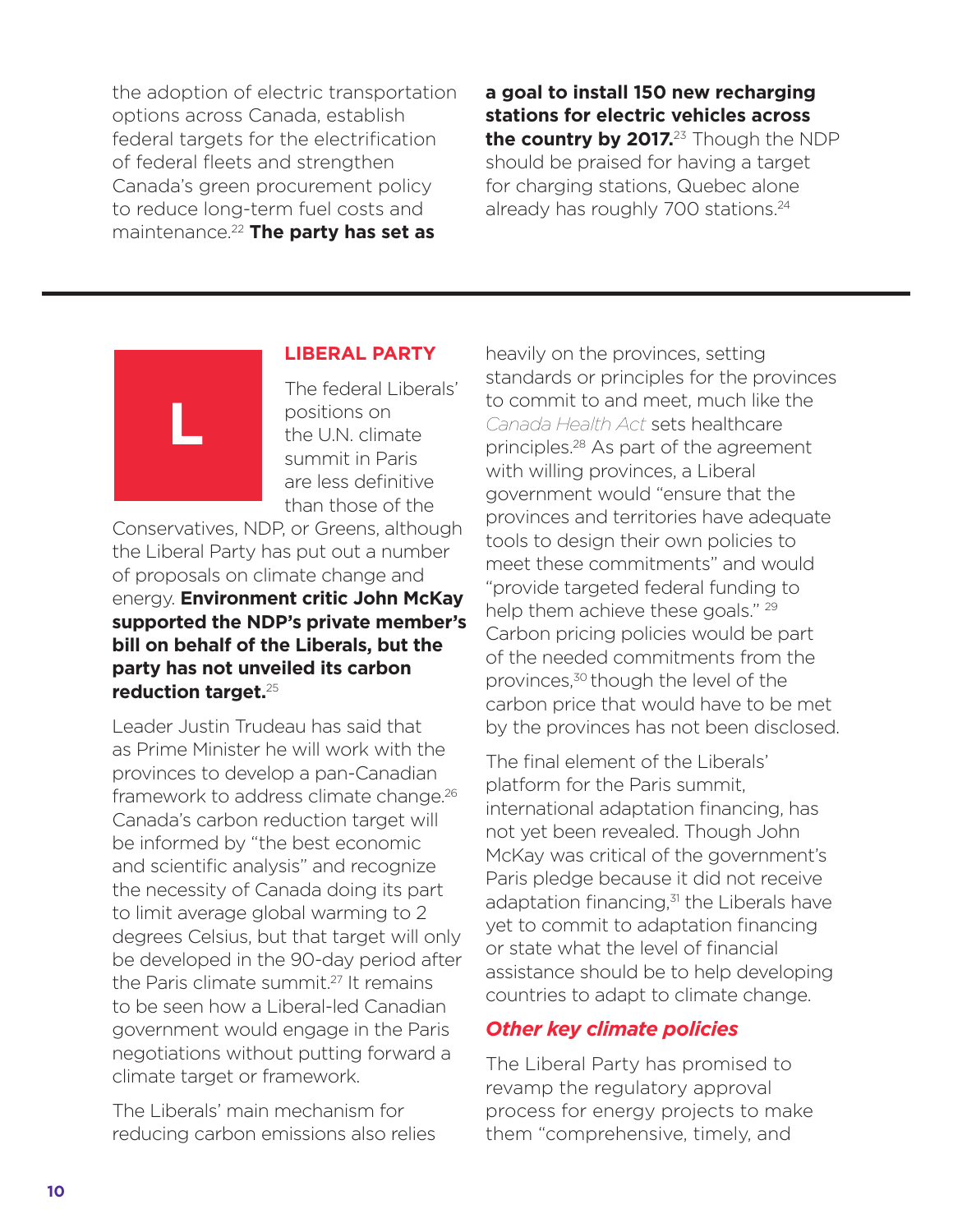fair" and with "robust oversight." 32 **Most important is a promise that environmental assessments include "an analysis of upstream impacts and the greenhouse gas emissions resulting from the projects,**" 33 though how this analysis will factor into the decision or whether projects like the Energy East pipeline proposal will have to go through the new assessment is still not known. Also not clear is the Liberal position on Energy East. Trudeau has said that tar sands oil needs to get to market but also that pipelines need to have a social licence to proceed, something he has said that Energy East does not have.<sup>34</sup>

**Most important is a promise that environmental assessments include an analysis of upstream impacts and the greenhouse gas emissions resulting from the projects.**

**Like other parties, the Liberals have not set a target for the deployment of clean, renewable energy, but they have put forward a number of proposals to both improve clean energy technologies and increase their prominence in Canada's energy portfolio,** including:

• Develop an "ambitious" clean energy and environment agreement with the U.S. and Mexico

- Invest \$100 million more per year in organizations like Sustainable Development Technology Canada that work on emerging clean technologies
- Support research (through Canada Research Chairs in sustainable technology), commercialization, and worker training in clean technologies
- Develop a Canadian energy strategy to get more renewables onto the power grid, including through federal investments in infrastructure (grid, power storage, and transmission upgrades to allow more clean energy, and energy efficient buildings equipped with renewable energy)<sup>35</sup>
- Phase out subsidies for the fossil fuel industry and shift them to investments in "new and clean technology"
- Create Canada Green Investment Bonds to support large- and community-scale renewable energy projects
- "Dramatically increase" the federal government's use of clean technology in energy, buildings, and procurement<sup>36</sup>

The Liberal Party has also put forward pledges to improve energy efficiency in Canada. It proposes to improve the energy efficiency standards for consumer products so they reflect the best available technology and create financing instruments to stimulate investment in distributed energy systems and building retrofits for industry, commercial businesses and residential homes.<sup>37</sup> The Liberalproposed Canadian energy strategy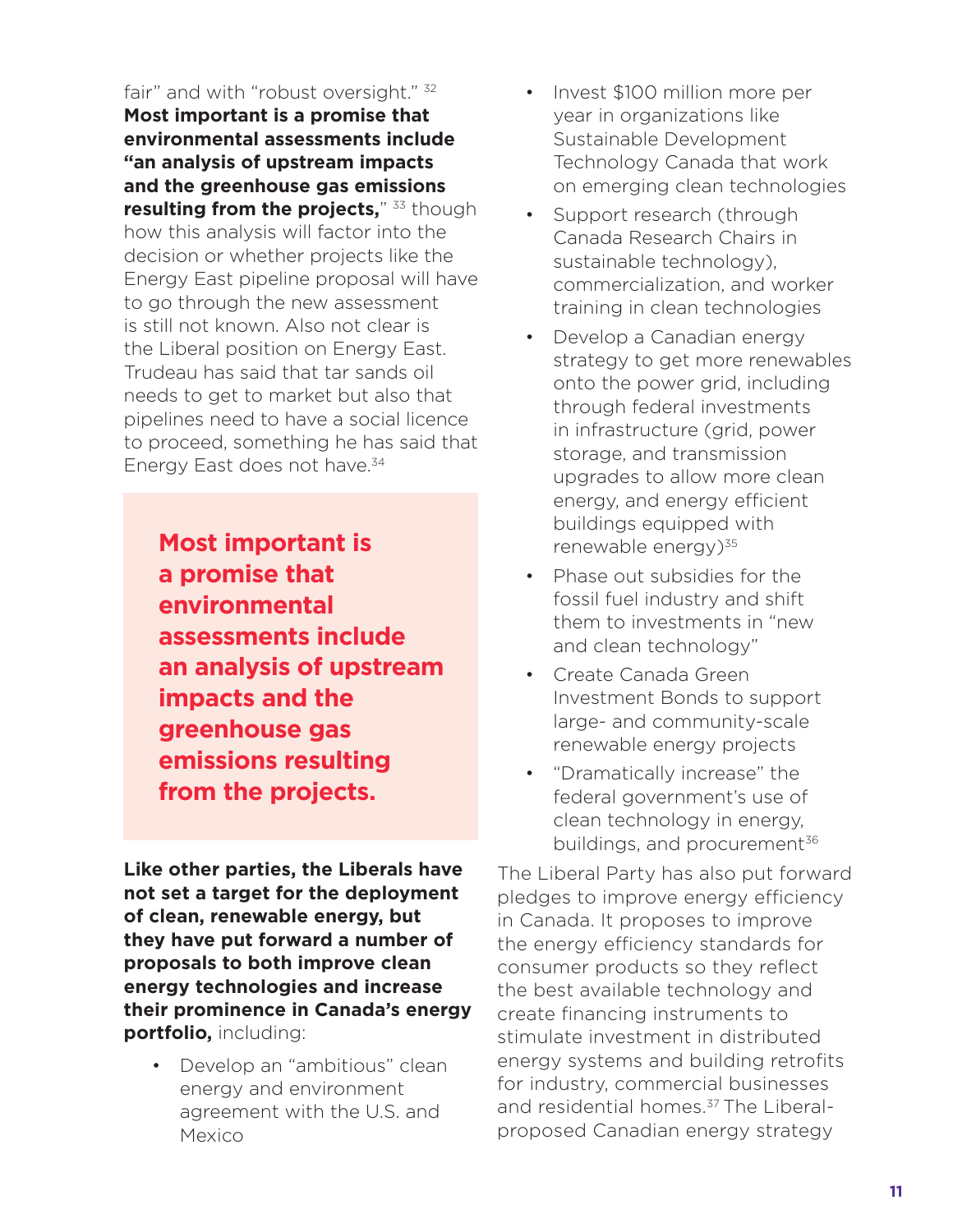will also include energy conservation as a focus.38

On public transportation, the federal Liberals promised to provide "almost \$20 billion more" in transit funding for cities over the next 10 years.39 These would be additional to commitments made by the federal government in their 2015 budget (see above).<sup>40</sup> The Liberals state that this funding would be "flexible to municipalities' priorities" and implemented through bilateral agreements with the provinces.<sup>41</sup> Finally, the Liberals have proposed a number of measures related to the electrification of transportation. They pledge to extend subsidies (in the form of accelerated capital cost allowance) to electricity-storage

technologies like batteries and electrical car charging stations.42 The Liberals would also add electric vehicle charging facilities at federal parking lots, and "rapidly" add electric vehicles to the federal fleet.<sup>43</sup>

**On public transportation, the federal Liberals promised to provide almost \$20 billion more in transit funding for cities over the next 10 years.**

# **G**

#### **GREEN PARTY**

The Green Party's position, first laid out in a background paper on climate change44 and reiterated in its

campaign platform<sup>45</sup> is to reduce Canada's carbon pollution to at least 40 per cent below 2005 levels by 2025 (about 27 per cent below 1990). The Green target is almost twice as strong as the Conservative one (and would be achieved in half the time) but it is slightly less ambitious than the NDP target (Figure 1). The Greens also set the goal of reducing Canada's greenhouse gas pollution by at least 80 per cent below 1990 levels by 2050.46

In terms of the main mechanism for reducing emissions, the federal Greens would implement a fee-anddividend policy, which is a price on carbon for all fossil fuels used in Canada, with the money returned in its entirety to Canadians in the form of an equal dividend for every adult.<sup>47</sup> The fee-and-dividend system would include industrial polluters, such as conventional oil and gas producers and tar sands companies. **The Green party's background paper on climate change suggests that the carbon price could begin at \$50 per tonne of carbon dioxide and increase to**  \$200/tonne by 2030,<sup>48</sup> but these suggested carbon price levels are not included in the official platform.

Finally, as part of its positions for the Paris climate summit, the Green Party would commit Canada to contributing \$500 million per year to the Green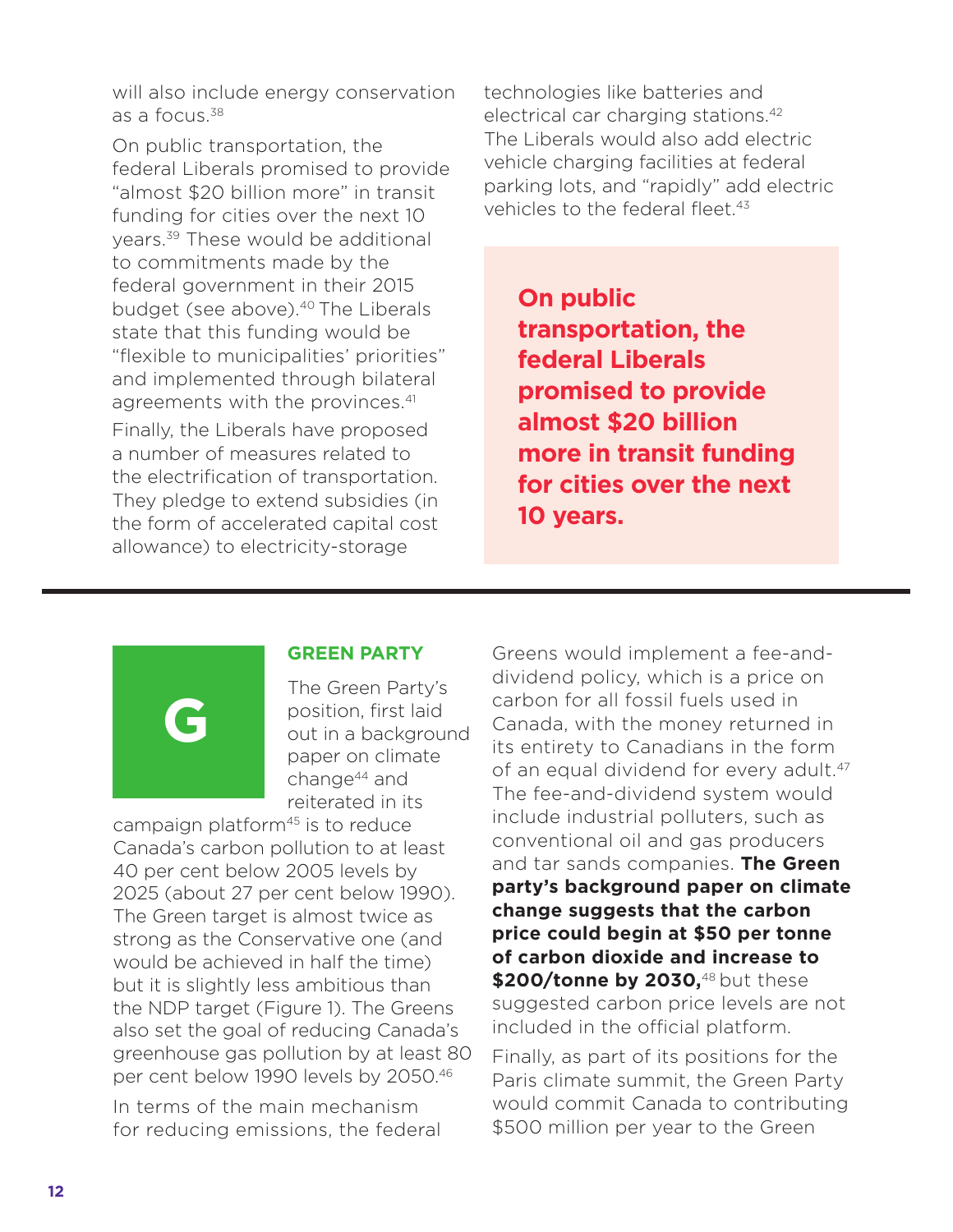Climate Fund to assist developing countries to address climate change.49

#### *Other key climate policies*

The Green Party proposes to "incorporate life-cycle greenhouse gas emissions into all assessments of future fossil fuel infrastructure projects and ensure any projects conform with our long-term goals of transitioning to a low-carbon economy." <sup>50</sup> The party also proposes to amend environmental assessment legislation to strengthen the assessment process and reverse the weakened changes made by the current government.<sup>51</sup>

On the issue of tar sands expansion, **the Green Party platform states that most of the bitumen in the Alberta tar sands must remain in the ground, and is proposing for Canada to stop the growth in production from the tar sands and rapidly phase out coal usage.**<sup>52</sup> For the bitumen that is extracted from the tar sands, the Green Party is opposed to "all new raw bitumen export schemes," including the Kinder Morgan pipeline expansion and the proposed Energy East pipeline, and instead proposes increased refining in Canada rather than the export of raw bitumen.<sup>53</sup> The Greens would also cancel subsidies to fossil fuel companies, which they estimate at \$1.3 billion per year.<sup>54</sup>

The Green Party proposes a national energy strategy to ensure energy security, promote value-added jobs from all energy sources, diversify the energy sector, increase renewable energy production, and help transition Canada away from fossil fuels.55 The party would undertake a 10-year program to invest in

improvements in the power grid to increase renewable power inputs and in R&D funding for electricity storage technologies.56 Additional investments of \$180 million per year would go towards a national solar roof program, and federal funding would also support the deployment of wind turbines, solar photovoltaics, an increased geothermal capacity, and tidal energy.<sup>57</sup> To get emerging clean energy technologies to market and create jobs and economic opportunities in Canada, the Greens are proposing federally-funded, \$1 billion per year Green Technology Commercialization Grants.58

**The Green Party platform states that most of the bitumen in the Alberta tar sands must remain in the ground, and is proposing for Canada to stop the growth in production from the tar sands and rapidly phase out coal usage.**

Other pledges in their platform include the creation of **a Canadian Sustainable Generations Fund that would "[i]nvest in infrastructure that promotes renewable energy and a more robust east-west electricity grid."** <sup>59</sup> The party would also invest in energy efficiency by reintroducing and expanding the home renovation tax credit to increase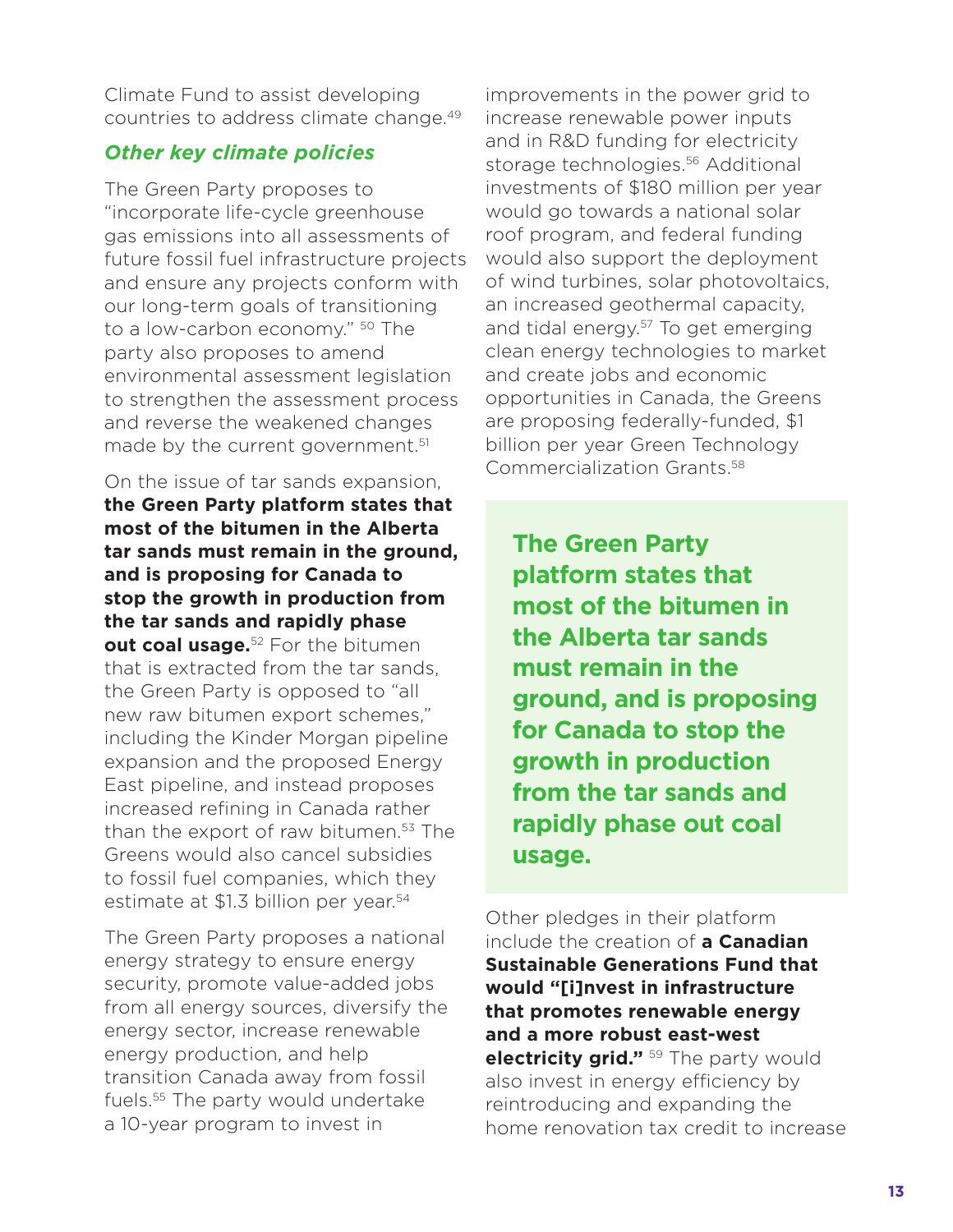the energy efficiency of homes and businesses and by funding a program to increase the energy efficiency of public buildings such as schools, universities and hospitals.<sup>60</sup> The Green Party has set goals to retrofit all Canadian homes by 2030 and to reduce the carbon emissions from buildings by 80 per cent by 2040.<sup>61</sup>

**The party would undertake a 10-year program to invest in improvements in the power grid to increase renewable power inputs and in R&D funding for electricity storage technologies.** 

Finally, the Green Party proposes a national transportation strategy. Part of that would entail bringing together provincial, territorial, municipal, and Indigenous governments to create a

national transit strategy and coordinate funding to build and operate public transit.62 It also proposes increased funding for Via Rail (\$600 million in 2016-2017, building to \$764 million by 2020) and to "re-invest in our national rail systems, building more train cars in Canada, increasing train speeds, phasing in high-speed rail where feasible, and creating green transportation and energy infrastructure corridors in key regions." 63

The Green Party is also proposing a sustainable vehicle strategy, working with provinces and the vehicle industry to encourage electric cars and other green vehicles by:

- Giving tax incentives for electricity storage to benefit renewable energy development
- Creating incentives for Canadian manufacturers of electric and plug-in hybrid electric vehicles
- Giving a \$1000 rebate on the purchase of an electric vehicle<sup>64</sup>

#### **CONCLUSION**

The pledges and positions of Canada's federal parties are important. How federal parties promise to address climate change may play a role in October's election and the outcome of that election will determine Canada's international position going into the UN climate talks in Paris in December.

**Canadians want our country to do our fair share to tackle climate change and join leading nations in this fight. The question is: Are the federal parties ready to listen?**

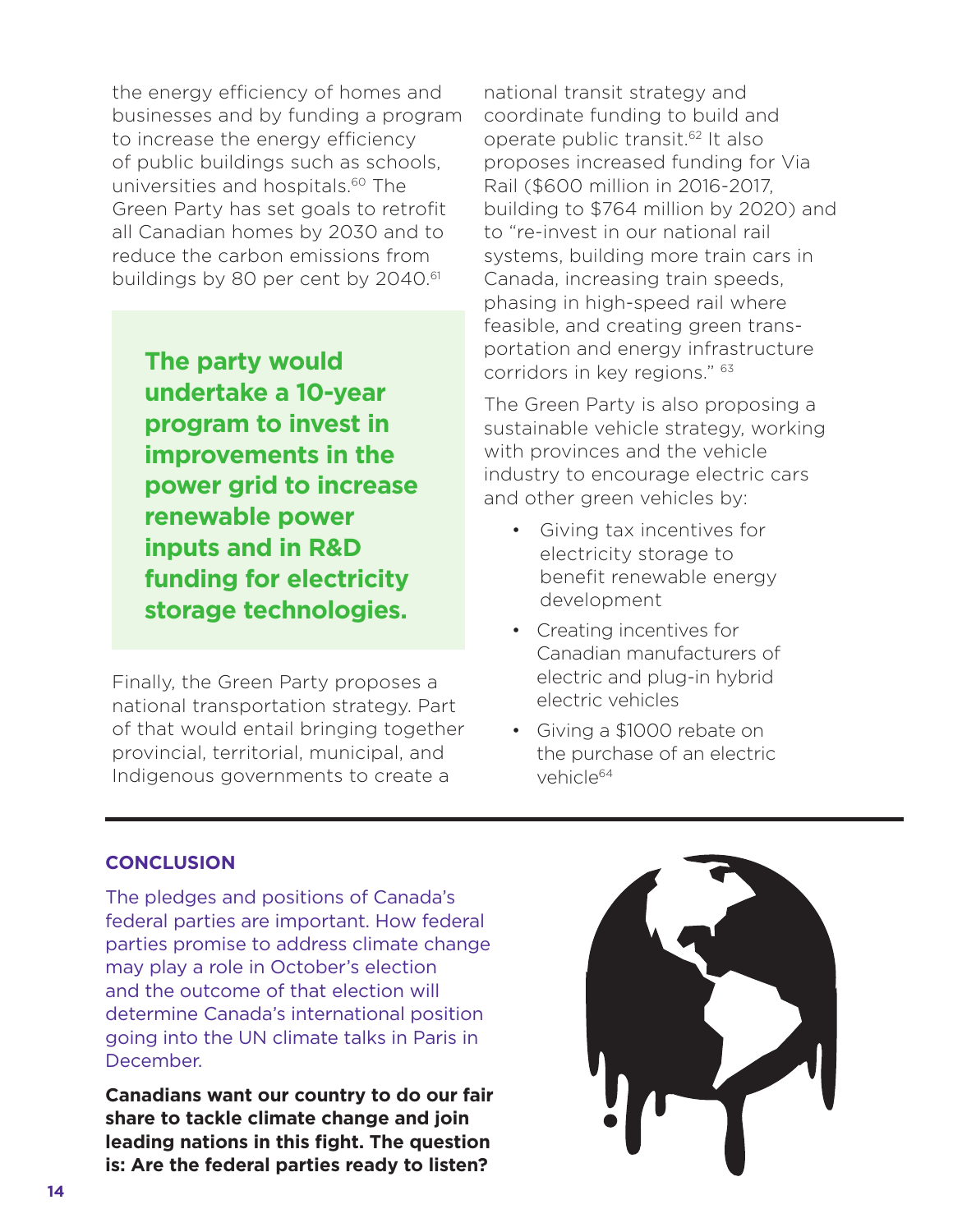#### **REFERENCES**

- 1. Strategic Communications. (2015). "Environmental Issues in Canada: National and Swing Riding Polling, June 23, 2015."
- 2. Government of Canada. (2015). "Canada's INDC Submission to the UNFCCC."
- 3. Ibid.
- 4. See for example: International Institute for Sustainable Development. (2011). "US, Canada and Mexico, and Federated States of Micronesia Propose HFCs Phase-down Under Montreal Protocol." Accessed at: http://climate-l.iisd.org/news/us-canadaand-mexico-and-federated-states-of-micronesia-propose-hfcs-phase-down-under-montreal-protocol/
- 5. Climate Action Tracker. (2015). "Canada." Accessed at: http://climateactiontracker.org/countries/canada.html
- 6. Government of the United States of America. (2015). Accessed at http://www4.unfccc.int/submissions/INDC/Published%20 Documents/United%20States%20of%20America/1/U.S.%20Cover%20Note%20INDC%20and%20Accompanying%20 Information.pdf
- 7. Climate Action Tracker. (2015). "Canada." Accessed at: http://climateactiontracker.org/countries/canada.html
- 8. Ibid.
- 9. McDiarmid, M. (2015). "Rising carbon emissions from oilsands a 'unique' challenge, federal cabinet told." CBC. May 20. Accessed at: http://www.cbc.ca/news/politics/rising-carbon-emissions-from-oilsands-a-unique- challenge-federal-cabinettold-1.3079444
- 10. Markusoff, J. (2015). "The Tories on big-city transit: Buy support now, pay later." Maclean's. July 24. Accessed at: http://www. macleans.ca/politics/the-tories-on-big-city-transit-buy-support-now-pay-later/
- 11. Parliament of Canada. (2014). "Bill C-619." Accessed at: http://www.parl.gc.ca/HousePublications/Publication. aspx?DocId=6676830&File=4
- 12. Ibid.
- 13. New Democratic Party of Canada. (2015). "NDP Policy." p. 17.
- 14. Mulcair, T. (2015). "Growing the economy by protecting our environment: Tom Mulcair's speech at iVote-jeVote." Accessed at: http://www.ndp.ca/news/growing-economy-protecting-our-environment
- 15. New Democratic Party. (2015). Email to Équiterre and Environmental Defence in response to questionnaire. Sept. 2015.
- 16. Mulcair, T. (2015). Letter to Équiterre and Environmental Defence in response to questionnaire. Sept. 2015.
- 17. Ibid.
- 18. Ibid.
- 19. New Democratic Party. (2015). Email to Équiterre and Environmental Defence in response to questionnaire. Sept. 2015.
- 20. Ibid.
- 21. Mulcair, T. (2015). Letter to Équiterre and Environmental Defence in response to questionnaire. Sept. 2015.
- 22. Ibid.
- 23. Ibid.
- 24. Government of Quebec. (2015). "Public Charging Stations." Accessed at: http://vehiculeselectriques.gouv.qc.ca/english/ particuliers/recharge-publics.asp
- 25. Parliament of Canada. (2015). "41st PARLIAMENT, 2nd SESSION. EDITED HANSARD NUMBER 175." Accessed at: http:// www.parl.gc.ca/HousePublications/Publication.aspx?DocId=7844681
- 26. Liberal Party of Canada. (2015). "Justin Trudeau pitches a medicare approach to fight climate change in Canada." Accessed at: https://www.liberal.ca/justin-trudeau-pitches-medicare-approach-to-fight-climate-change-in-canada/
- 27. Liberal Party of Canada. (2015.) "Real Change: A New Plan for Canada's Environment and Economy." p. 4. Accessed at: https://www.liberal.ca/files/2015/06/a-new-plan-for-canadas-environment-and-economy.pdf
- 28. Liberal Party of Canada. (2015). "Justin Trudeau pitches a medicare approach to fight climate change in Canada." Accessed at: https://www.liberal.ca/justin-trudeau-pitches-medicare-approach-to-fight-climate-change-in-canada/
- 29. Liberal Party of Canada. (2015.) "Real Change: A New Plan for Canada's Environment and Economy." p. 4.

30. Ibid.

- 31. McKay, J. (2015). "Conservatives' latest emissions target 'delusional': Liberal environment critic McKay." Accessed at: http:// www.johnmckaymp.on.ca/newsshow.asp?int\_id=80899
- 32. Liberal Party of Canada. (2015.) "Real Change: A New Plan for Canada's Environment and Economy." p. 9.

33. Ibid.